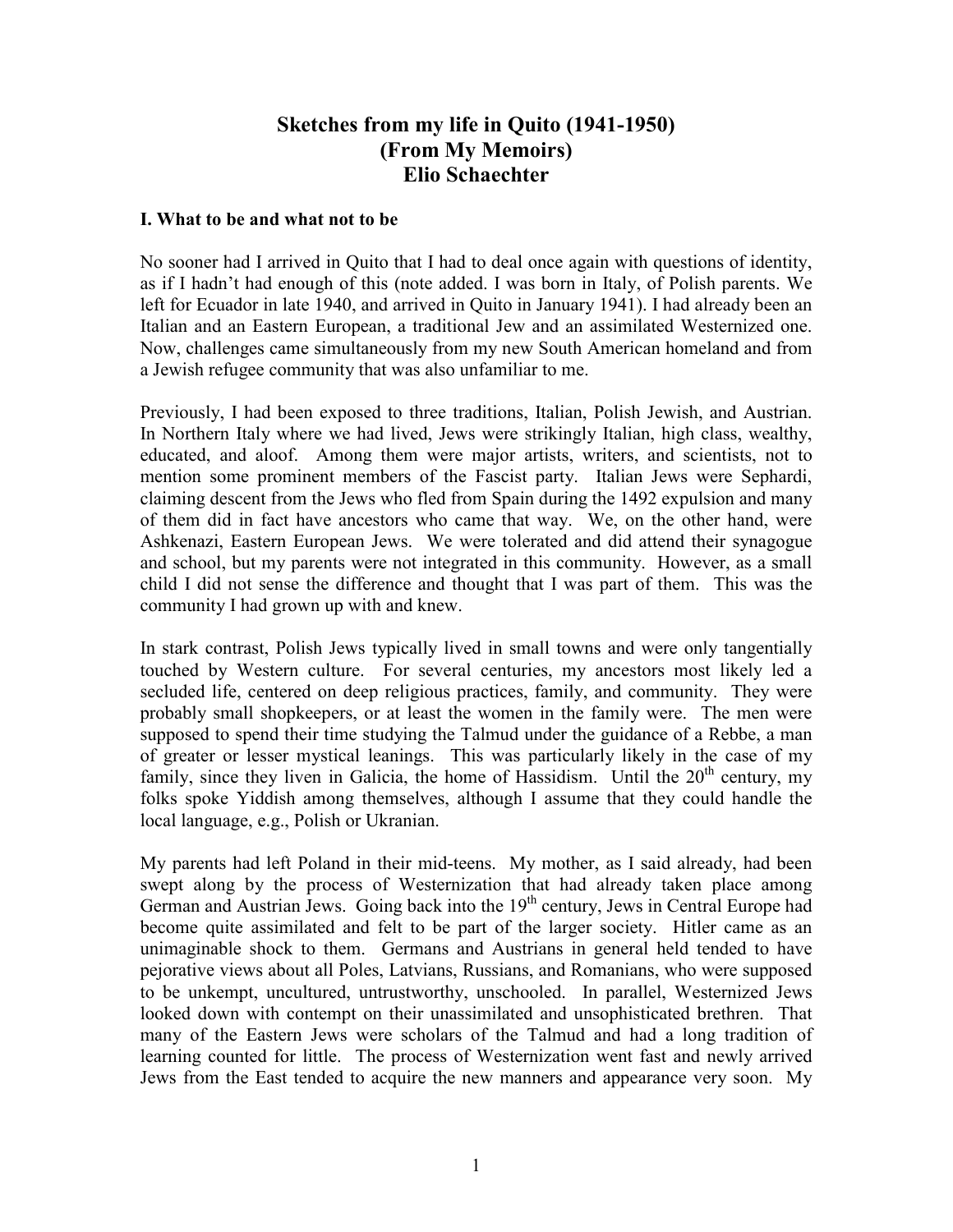mother was a good example. Had she stayed in Vienna, she would have become indistinguishable from other Viennese Jews, and probably from Viennese at large.

In Quito, my Italian identity, dubious as it was, counted for little because there few kids my age came from Italy. Most of my new friends were Austrian and a few German, and what did they know about Italian Jews! Abruptly, I was no longer the Italian Jew I had aspired to be. In my new group, I was typecast as an Eastern Jew, not without some logic, because I didn't speak German. The refugees brought along to Ecuador their full baggage of attitudes and prejudices, including making sharp distinction about what kind of a Jew one was. The distinction was between the Germans and Austrians on one side, the Poles, Romanians and Russians on the other, and there were even finer splits. The Czechs, for example, wanted to have nothing to do with anyone else. Language and accent gave away who was from where.

Initially, the social contact between the groups was limited. Each group had its own social club and its members studiously avoided the others. Eventually, the rifts became less important for the adults as well, in part because the Quito community was too small to support these divisions, in part because people began to realize how absurd this was in light of the cataclysmic events in Europe. The kids my age had an easier time getting along, and overcame these barriers more rapidly and easily. Slowly, as everybody felt more and more at home in Quito, the interactions between them increased, in time to become much less unimportant. Ecuador, it was said, was a place where Polish Jews learned German and German Jews learned Yiddish. Even so, the old prejudices lingered. Before my marriage to Edith in 1994, I said something to my future mother-in-law about being Polish. Almost in panic, she blurted out: "But your mother was Austrian!"

Not surprisingly, my admission into the Jewish group demanded some fortitude. At first, I got much painful ribbing for being a Polish Jew, an "Ost-Jude", and not speaking good German. I remember the chant: "*Du bist so schön wie Apoll… Apoll… Wie ein Polnischer Yid"* (*"You are as lovely as Apollo, Apoll…. A Polish Jew"*). I had to work on my German pronunciation and improved it fairly rapidly. I have puzzled how come I became fluent in German so fast because this was not a language I thought I knew. (One Jew asks another: "*Do you speak German*?" "*Oui*", he answers. The friend says: "*But*  Oui *is a French word!*" "*You mean I also speak French? I didn't know!*") My parents usually spoke Yiddish among themselves and, in Italy, Italian to me. Perhaps the closeness of our living quarters in the last few years in Italy and during the trip to Ecuador had made me learn more Yiddish than I was aware of. And Yiddish was a stepping-stone to German. For all I know, I may also have picked up some German from our relatives in Austria. To borrow someone else's expression, Italian was my mothertongue and Yiddish my grandmother-tongue.

So, why did being picked on for being Polish sting so much? Was it the familiar signal that, once again, I was an outsider? Did I inherit this? I knew that my father was well aware of his lower social standing as a Polish Jew. He spoke German with an accent; his dialogue was not very sophisticated, his manners at times revealed his origins, thus he was readily "found out." An impetuous and assertive person, he was deferential to Italian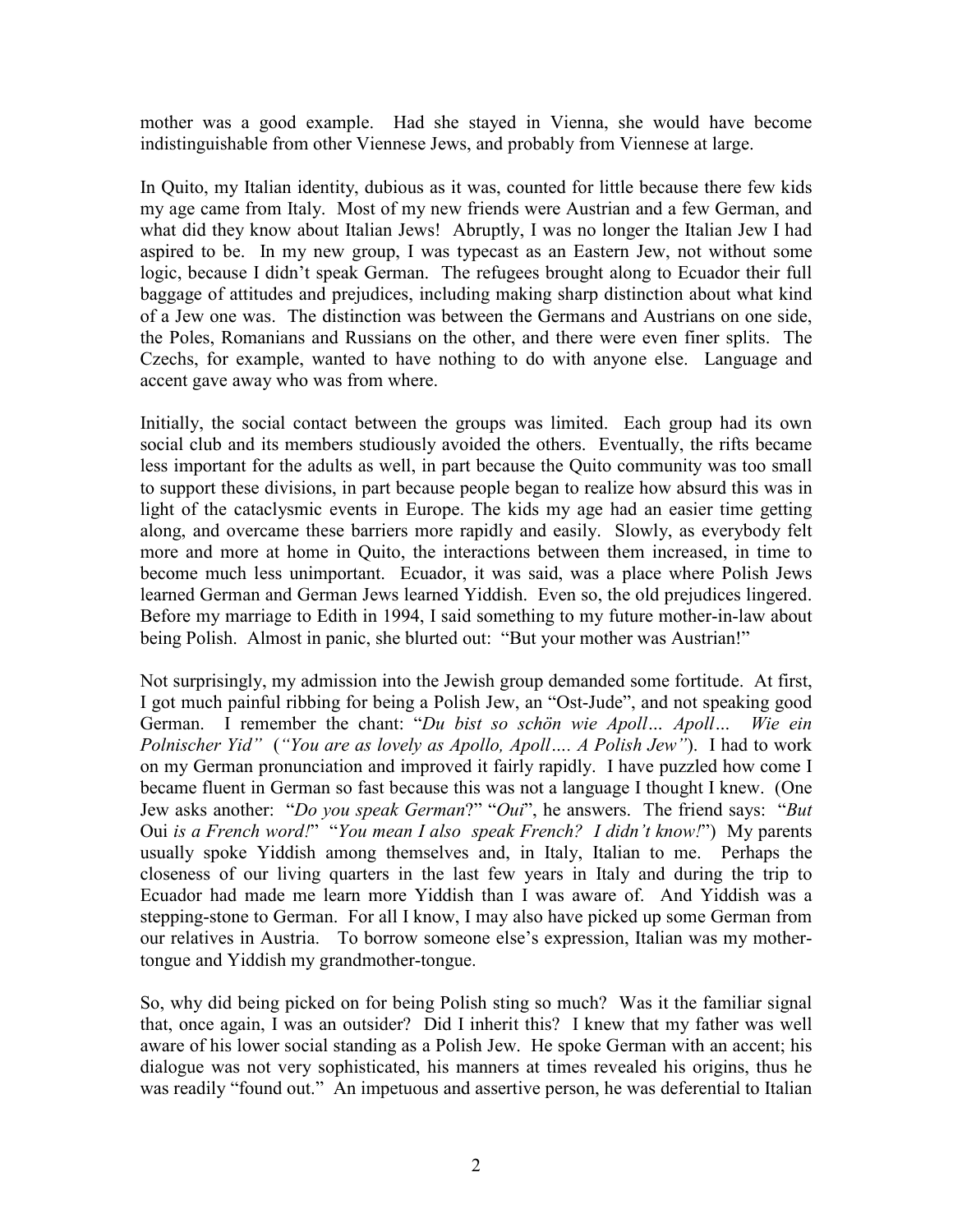and, to a lesser extent, to German Jews. It became a source of pride for my father to be the go-between for the small group of Italian Jews and the larger community. My mother was quite the opposite, and could readily be taken for an assimilated Jew. So who was I? Talk about "farblonget" (mixed up)! All this and puberty too!

My hurts were my own to feel. The "class" distinction was more important to me than to the other refugee kids, most of whom treated this in an age-appropriate manner and soon got over it. I became very close with several of them and they provided me with an enriching and stimulating experience. Among others were Egon, Fritz, Michael, Walter Werner – their names tell of their origins (I list them alphabetically on purpose as it would be hard to do it by their order of importance to me).

The Jewish community had an active intellectual life. It numbered not more than 3000, yet it supported a small newspaper, lectures, concerts, and musical shows. There was even a tiny theater in the director's house. All of this, of course, was done in German. I had a few minor roles in plays, such as George Bernard Shaw's *Candida*. There was also an active sports organization, with basketball and soccer courts, and even an indoor boxing ring. This ring was the site of a story that Edith likes to tell. I was boxing, or tried to. I was terrible at it, which prompted Edith and her friends to get the giggles. She says that afterwards I came over to her, gave her a coin, and said: "Here, when you grow up, give me a call." Which she did, some forty years later.

Some of my friends and I belonged to a discussion group that met twice a month, led by a well-read older person. We explored Thomas Mann, Andre Gide, Hermann Hesse, the existence of God, whatever theme was deemed to be intellectual enough. Belonging to this group was a mark of intellectual distinction and my membership in it surely facilitated my integration into the upper intellectual echelons of the Jewish community. Many of my friends went on to do great things. We all hold on to the notion that our group spawned an unusually high number of high achievers. Perhaps. The stimulus was there.

Very few of these friends stayed in Ecuador. After the war, there was a sudden and dramatic exodus, mainly to the U. S. The reason was not only alienation with the surroundings but also that the prospects were limited, other than for making money. Some of those remaining kept their identity, others married Ecuadorians and their children became assimilated.

The intricate and exciting story of this refugee community has been told by a German, Maria-Luise Kreuter. Her book called *Wo liegt Ecuador? : Exil in einem unbekannten Land* ("*Where on Earth is Ecuador? Exile to a Land Unknown*") is available in Spanish translation but not in English. Another source of this information is a book by Benno Weiser, *Professions of a Lucky Jew.* Benno was especially entitled to write such a book. In my days he was a journalist in the pay of the British Embassy, in charge of counteracting the Nazi propaganda evident in Ecuador until the time when the U. S. entered the war, when the Nazis were expelled from the country. Benno then became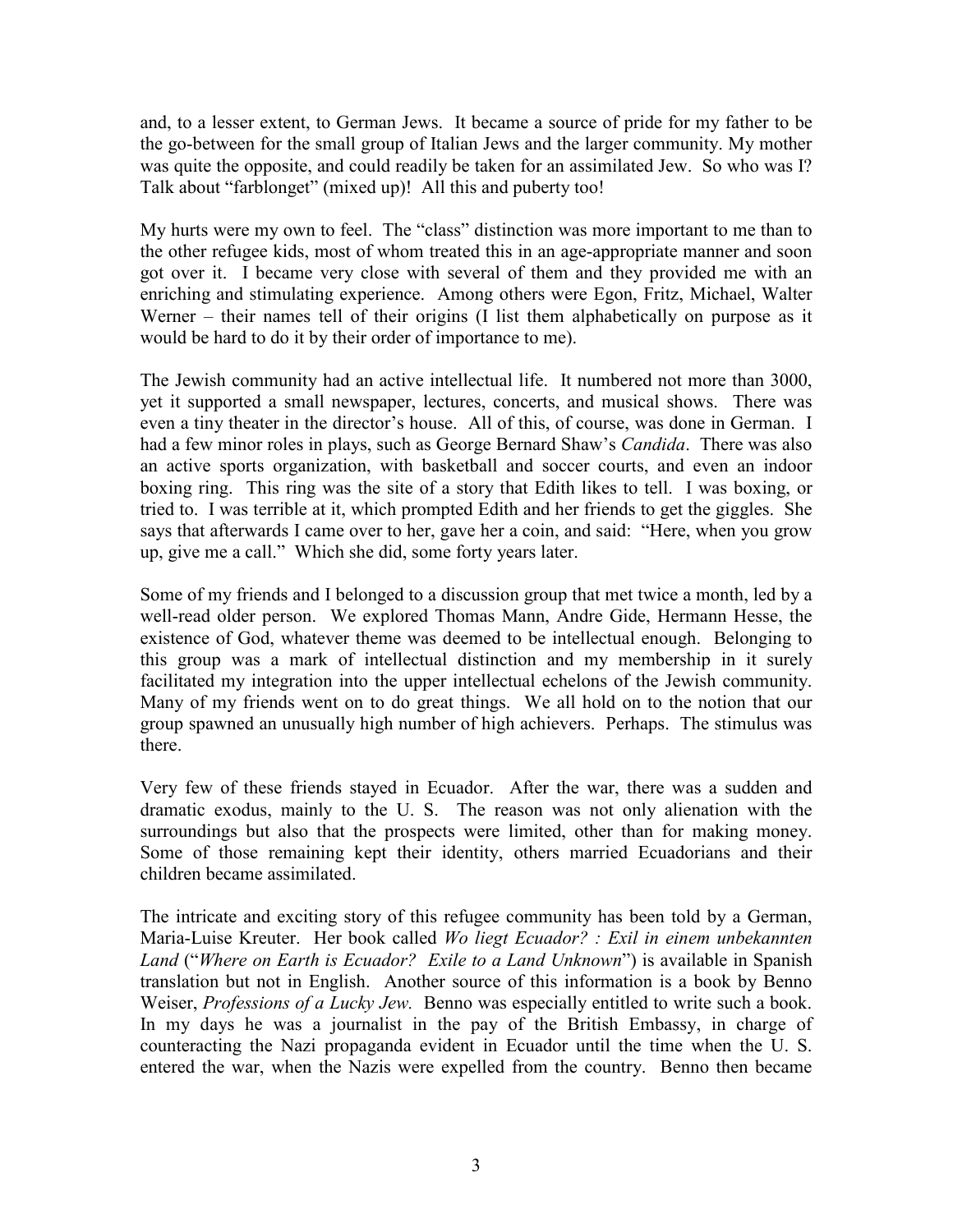ambassador of Israel to Paraguay and, later a professor at Boston University, which is where I got to see him again.

As I will relate next, my European persona was only part of my personality. I was also something of an Ecuadorian.

### **II. My native self**

One should be thankful to be able to participate in any culture, but I have a special liking for my Latin side. When I am being Ecuadorian, I feel tender towards others, more willing to laugh, more light spirited. It's a joyful and liberating feeling, one that does not come so readily to people of the North. How did I acquire get this?

I stood a head taller and was lighter skinned than most of the kids in my classes. I was promptly labeled "El Gringo" because, unlike purists in the use of the term, average Ecuadorians did not distinguish between Americans and Europeans, Jewish or otherwise. All were gringos, folks who were different and who could be made fun of because they appeared to be slow-witted. There was merit in this assessment because in general "gringos" were not necessarily street wise and they seemed to take every statement literally. To Ecuadorians, whose survival often depended on some measure of cunning, my fellow refugees and I must have seemed naïve indeed. There is absurdity in this, given that leaving Europe had often demanded considerable ingenuity. Jokes that reflected these paradoxes circulated within the Jewish community. This one is a true story. A "gringa" went to the market to buy oranges and was told that they were 10 for a sucre. Remembering that she should always bargain down, she said: "No, no, nine is as far as I'll go." What soon surprised the Ecuadorians was that these odd people, having come nearly penniless, managed to make money, some eventually becoming quite wealthy. An easy interpretation was that they must have done this by stealing.

The language problem only helped to reinforce the impression that the refugees weren't all there. The local people weren't much used to foreigners and strange accents and can't be blamed for being mystified. Speaking Spanish without an accent was limited to the immigrants who arrived before puberty. Many of the rest massacred the language, at least initially. Being totally fluent in Spanish was not seen as a particular mark of honor in the Jewish community, where German, Czech, and Yiddish held sway. It seems sad and wasteful that not many took the trouble of learning that language well and taking pleasure in its richness. But, as I said elsewhere, this was part of the cultural hardening that had taken place among the refugees. This was recognized, not without amusement, and the way the refugees were butchering Spanish became a source of fun in the cultural evenings at the Jewish club.

Getting used to school, learning Spanish, adapting to life in Quito were, of course, imperceptibly gradual processes that left only general memories. I vaguely recall the jostling around, the name-calling, the bravado, all the things one expects of teenage boys. None of this was out the ordinary. Our classmates once goaded another Jewish boy and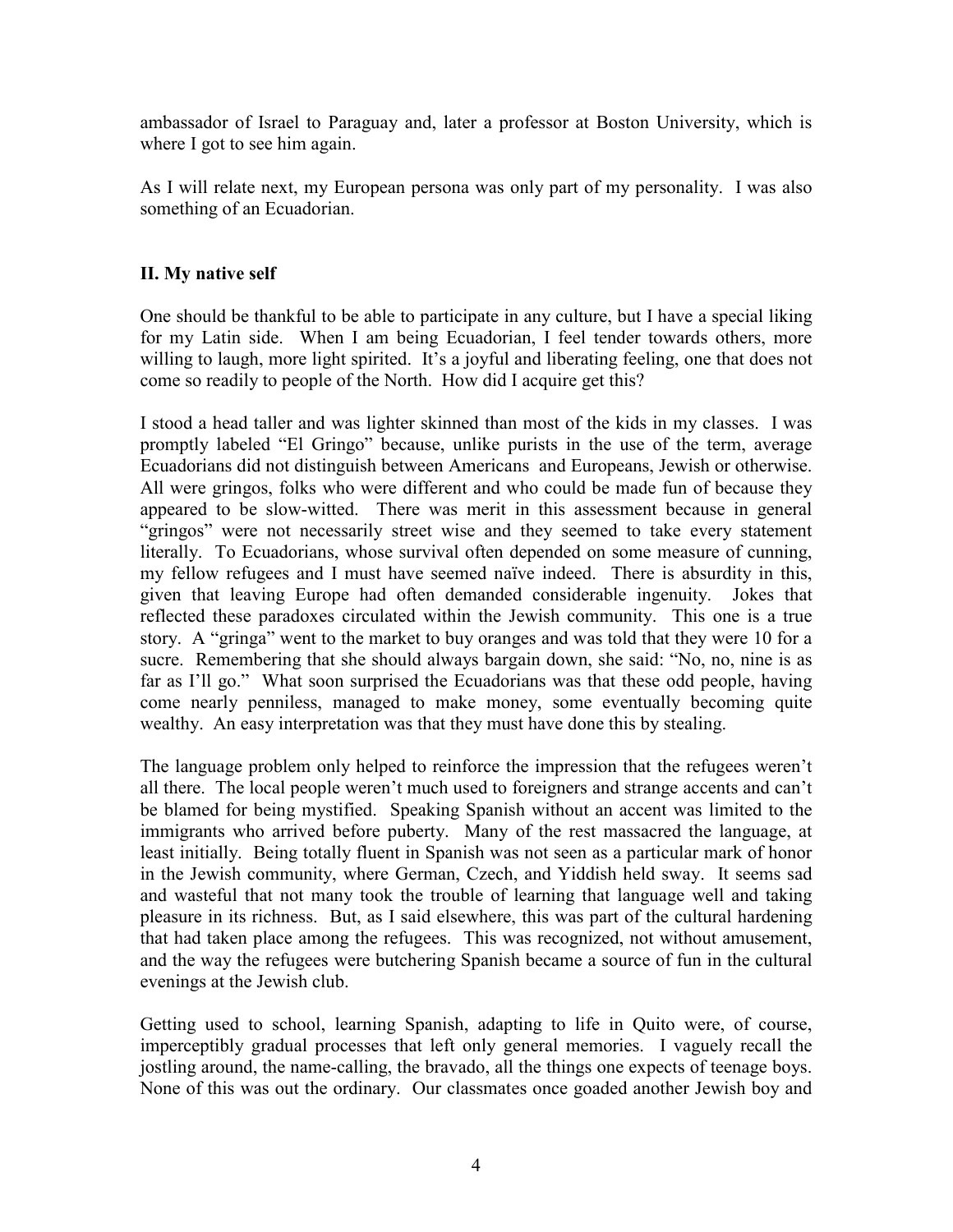me, and to save our honor we challenged each other to a fight behind the school building. Other than some flailing of arms in the air, this great encounter went nowhere, because both of us were pretty scared. In my early days in school, I was sometimes called a dirty Jew or something like it, but this was the result of propaganda emanating from the German embassy because once these people left so did most anti-Semitic utterances and attitudes. In time, I felt that I accepted by my classmates and gradually ceased to feel that I did stick out. Part of me became Ecuadorian and I could react, behave, even joke like a native. This was just a part of me, but I could produced it on demand. I was aware of being compartmentalized, but passing for a Quiteño was something I did spontaneously and it felt good. Surely I had to thank my Italian, hence Latin, background for this relatively easy adaptation.

Paradoxically, getting used to living in Quito was less of a problem for other refugees than it was for me. Most of them had no intention to assimilate into the Ecuadorian community. Quite the contrary, most denied their circumstances and acted as if they had never left Europe. I, on the other hand, felt a greater urge to become integrated in the culture of Quito. Meanwhile I was pulled at least as strongly in the direction of affirming my European and Jewish identity. This theme of a cultural and emotional split was not my last one. It was to accompany me in another stage of my life, when I went to the United States.

I had one Ecuadorian friend, Galo, whereas my closest Jewish friends had none, not a one. Galo became like a brother to me and helped me cross some of the barriers to a normal life in Quito. I did not have other intimate friends among the Ecuadorians, but my feelings towards Galo made up for it. He was not a garrulous person but we managed to have intense conversations with me doing most of the talking. We used to sit at night on the steps of our high school, by the light of a lamppost, reciting Hamlet in English, a language neither of us knew. Later on, we went along different paths, he to France and Canada to become a pathologist before returning to Quito, me to the U. S. Galo became a leading light in Latin American Pathology and was revered as a teacher and a scientist. Some eighteen years after I last saw him, he heard that I had a heart attack and within a couple of weeks traveled to Boston to see me. We both thought that our conversation began where we had left it off years before. What a gift, this friendship!

I started out my schooling in Quito in the  $7<sup>th</sup>$  grade, which was already high school. "El Mejia," as the school was known, was one of the imposing buildings of my youth. It was only a few blocks downhill from my house, and in time I got to know every pebble on the road. It was a neo-classic building with large columns in front, and it extended for a couple of city blocks. It was about four stories high, made of brick that did not get stuccoed over until many years later. In the earlier version of my youth, had a pleasingly unfinished look. It taught some 5000 students over six grades, all male, and was considered the academic jewel of the nation. It was modeled after the grand European gymnasium and lycée, and succeeded quite well in its mission. Everything about it, from the building itself to what went on inside it, spoke of substance. As a "national" high school, it received the support and encouragement of political and business leaders, many of whom had graduated from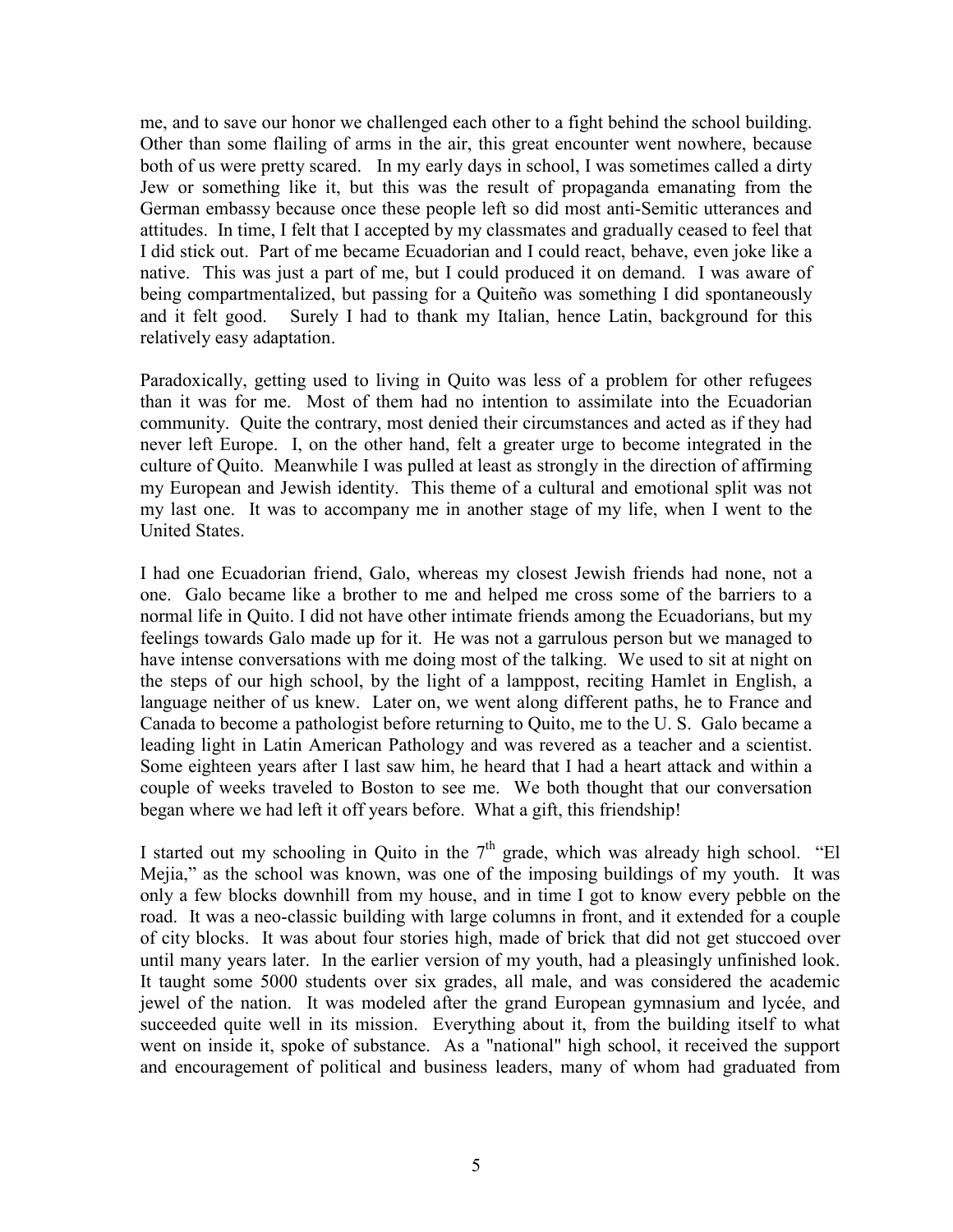there. It is a source of enormous pride to be an alumnus of El Mejia and to be able to wear the lofty appellation of "mejia," a state of near grace that I relish to this day.

I was not so ambitious that I had to get top grades consistently but I wanted to pass my courses comfortably. My knowledge of history and geography I had acquired by reading my children's encyclopedia from top to bottom made studying easy. I had also had a couple of years of Latin in Italy, which gave me a leg up on my classmates. Once in a while, I cheated on exams, but kept it to a minimum partly because I was scared of being caught, partly because usually I had studied enough to know most of the answers. On the other hand, I didn't want to be one of the rare ones who never cheated. I liked special projects and, as soon as there were some to be done, I eagerly joined it. One of my first ones was to make a poster where I had traced drawings of four skulls of different human ancestors and to explain it to all who came by. Another time I made a display of a dissected mouse pickled in alcohol and prominently showing its innards. After I started to work summers in a lab, I got increasingly wed to the idea that what I really wanted to do were things other than schoolwork. Since then, I have tended to respond better to challenges than arise sideways rather than to the frontal ones.

#### **III. Life in Quito**

We were quite poor, but this is a relative statement for a city where the majority of the population lived at a subsistence level or below. We were surrounded by abject poverty, and few of the inhabitants of Quito could be called middle class. However, compared with many of the other Jewish refugees, we were not doing too well. My father had come to Ecuador with some US \$ 5000, which was a considerable sum in those days. As a result, he felt like he was a capitalist and didn't have to stoop to do what many others did at the beginning. Quite a few of the refugees, especially those with an eastern European background, went from door to door, with a pack on their back, trying to sell bits of merchandise Everything was sold on time and the chance of getting paid were low, hence the prices tended to be very high. . Eventually many of these people opened stores or started small manufacturing enterprises.

My father plugged along for a few years, going steadily downhill, eventually reaching near penury. Much later, after I had left Quito, my father had a brilliant idea of how to make money under the local conditions. He approached directors of the few trade unions that existed in the city and made them the following proposition: They would guarantee that he would get his payments by withholding them from the workers' salaries, and he would greatly lower the prices. Of course, all those involved would get a nice cut and everybody would come out ahead, including the customers. This worked extremely well because there were no laws that prohibited withholding money from people's pay. My father had a store in the center of the city where the merchandise could be inspected. He made a fair amount of money and would have become wealthy but my mother took ill, which required all his attention and which is the reason why they eventually left for Israel.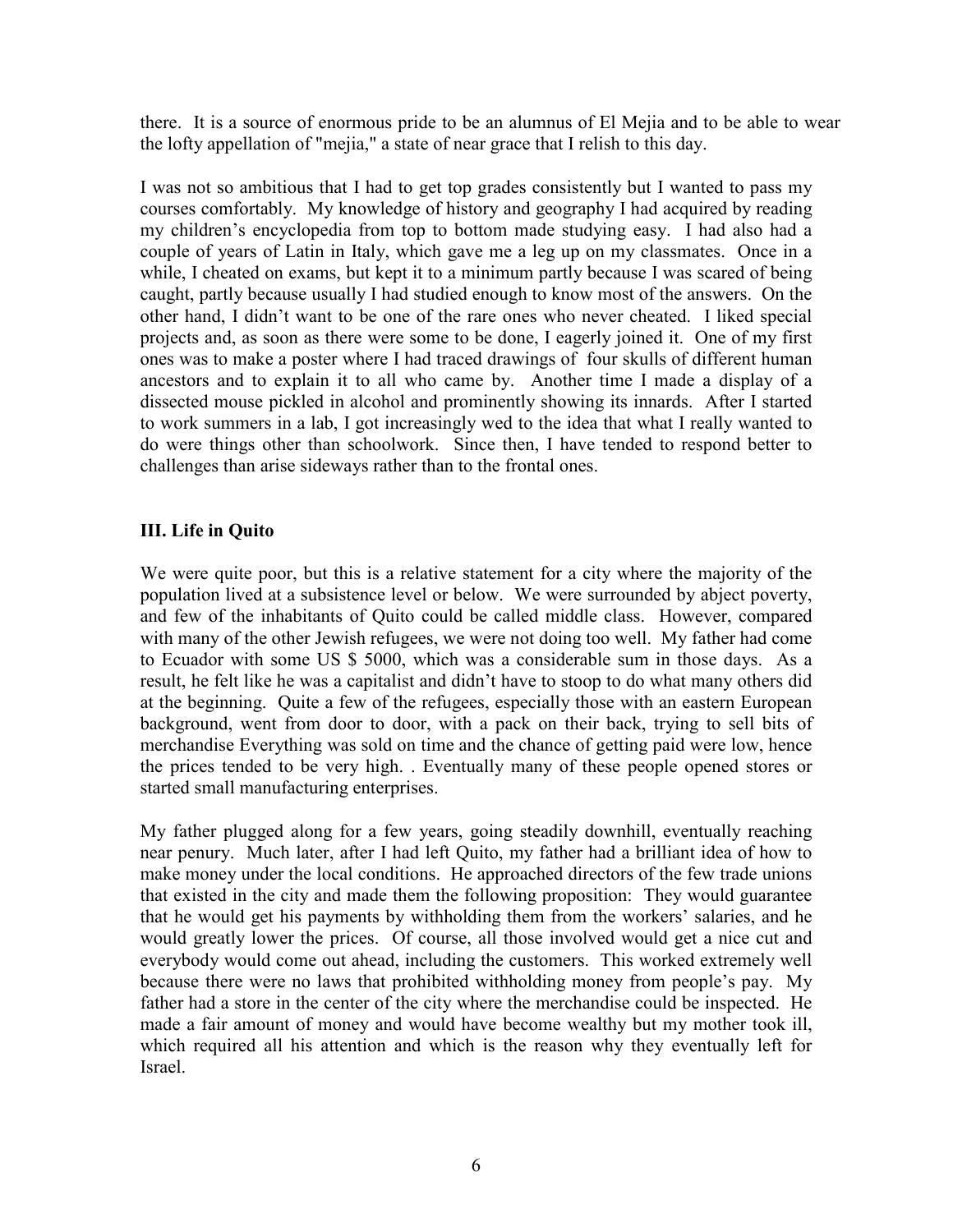My father's store was called "Almacenes Chester," or Chester's Store. The reason for the name is that there was no way that Ecuadorians could pronounce our surname. The closest they could come to was Chester, which they knew as an abbreviation for Chesterfield cigarettes. Before the coup with the trade unions, my father lived from making deals. He would buy this, sell that. This included cuts of cloth for suits, shirts, radios, cans of tomato paste, whatever. He was called in German, a "Seehändler," which can be directly translated into English. It means that he was a "Sea-dealer" because that he dealt with "whatever he saw." Some of the time he lent money, sometimes he borrowed it. He tried to be scrupulously honest, but this didn't prevent him from trading in smuggled good, especially diamonds. I guess that didn't count.

Having so little money meant that I had a very small allowance, which allowed me to go to a movie every couple of weeks or treat myself to a candy once in a while. A bus ride in Quito cost then the equivalent of a U. S. penny, and I remember saving that by walking quite long distances. Still, I always had sufficient clothing and enough food to eat. When I finished high school, I had to work for a year because my father told me that he didn't have enough money to pay for my going to the university.

I always hungered for meat. My parents were vegetarians, more by convenience than by belief. There was no kosher butcher for large animals in Quito and they tried to keep kosher. Chickens were OK because their slaughter required a lesser religious license. However, Ecuadorian chickens in those days were mainly strings and bones. They didn't even make a decent soup, which we blamed on the fact that water came to a boil at a considerably lower temperature at that altitude, which is 9000 feet. On the other hands, vegetables and fruits were superb and included what to us were exotic varieties such as papayas, mangoes and chirimoyas. I ate pasta every day, for lunch, which was fine with me (and still is). My breakfasts and dinners consisted of white bread with cheese slices, both of which were fresh and good. Once in a while I filled my craving for something more substantive by buying some kind of meat sandwich at a local store. The parents of my friend Frisco owned a restaurant and let me have a plate of mashed potatoes with gravy for one sucre, about 5 cents at the time. The restaurant was called Gambrinus, after the god of beer.

The main form of entertainment for me was getting together with my friends, in groups or singly. Often, we went on Sunday walks or rode a bus to nearby villages where there were public swimming pools. We had parties quite often, but these were tame affairs. I remember getting drunk for the first time at one of these parties, drinking a lot of vermouth, of all things. I was sick for three days but my mother quite understood and took good care of me. The most satisfying social thing for me was to chat with my friends. We usually did this while walking up and down the dark streets at night. It can get quite cold in the evening in Quito, hence the need to keep moving. We would occasionally stop in a café and have a cup of coffee or a drink. The topics were wide ranging, to include politics and the meaning of life. Although we were generally aware of what was going on in Europe during the war, this was not a common topic of conversation. It probably felt too remote. Occasionally, we would take longer trips, lasting a couple of days since there are many places to visit not far from Quito, both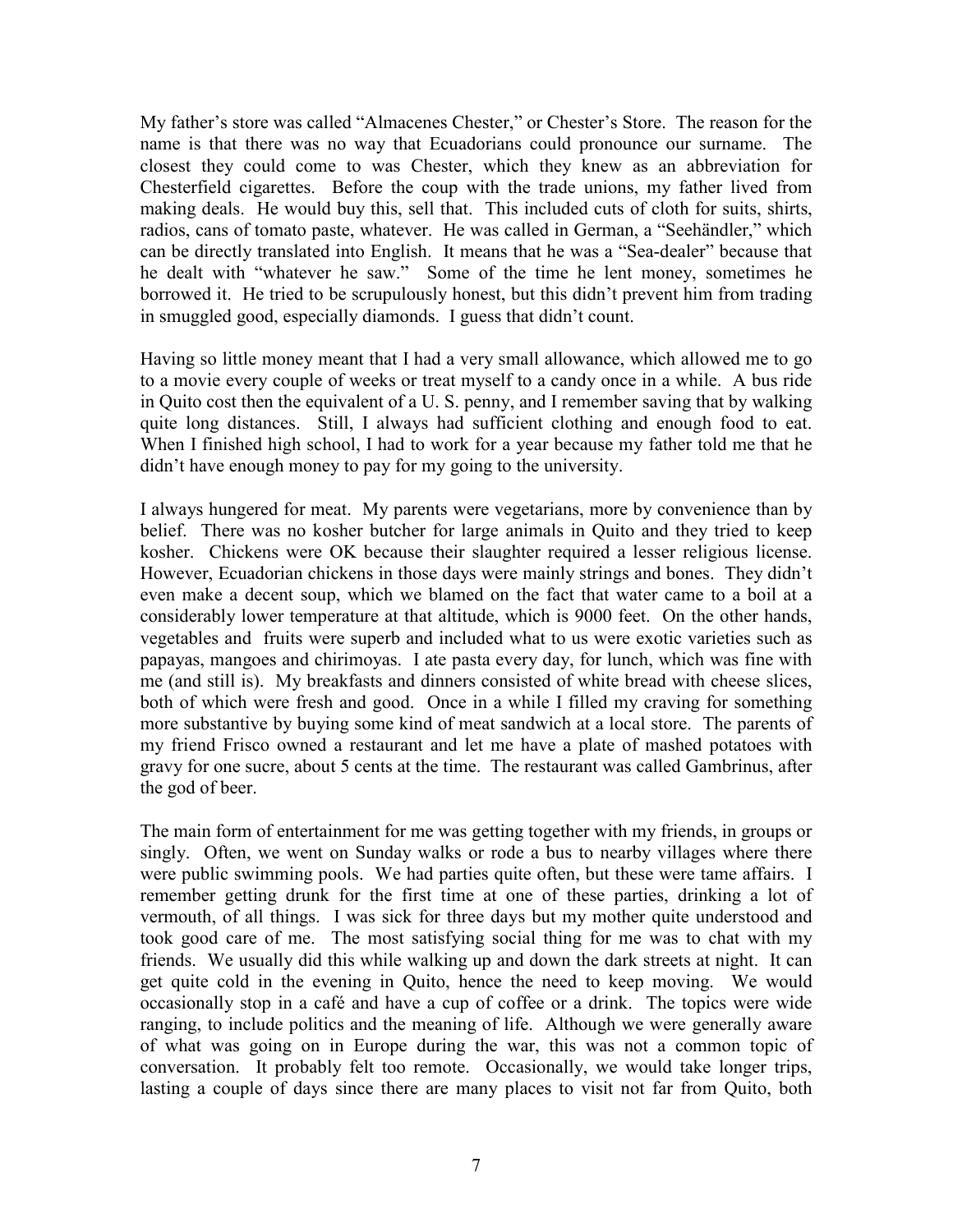along the mountains and going down to the coast. For vacation, we favored a place called Baños, which is a resort town in a narrow valley on the way to the Amazon basin. There were a couple of inns run by refugees.

I began to study English around the age of 14 or 15. At first, I didn't make much progress but as with other events in my life, there is a story associated with it. One day, my father came home, handed me a slim book in English and said: "Here, translate it!" The fact that I knew practically no English didn't faze him. He just passed his audacity on to his only son. Besides, he told me that I was supposed to be a bright kid. The book belonged to a professor of pharmacy who needed it for his teaching. The subject was on the poison curare and author an American scientist. Natives in the Amazon jungle used curare as an arrow poison, so it was of particular interest to an Ecuadorian scientist. Wondering what I was getting into, I started to tackle it, needing a dictionary for almost every word. Somehow, I navigated through the myriad of irregular verbs and the syntax, and typed the translation on an ancient Remington. I got a sucre a page, about 5 U. S. cents. When I got to the bibliography at the end of the book, I got an unpleasant awakening. One of the references was to an Italian article entitled: *"Sull'arte del curare."* The word curare was there all right, but in Italian it means "to cure, to heal." The author had obviously never bothered to look up this article. Ay ay ay, another illusion shattered at an early age.

In time, my English became better and better. Towards my late teens, it was good enough to read novels. I had always been an avid book reader and went through novels rapidly, at least one a week. The source of most of the novels, both in Spanish and English, was the Information Service run by the American embassy, called Centro Ecuatoriano-Norteamericano, which had a fairly good lending library. In Spanish and later in English, I read many U. S. novelists: Dos Passos, Upton Sinclair, Hemingway, Steinbeck, Sinclair Lewis, and others. I got my fill of the social novel, which helped reinforce my leftist leaning. Meanwhile, my spoken English gradually improved thanks to my two friends, Mary Dean and John Howieson, who came from the States for some time. By the time I came to the States, in January 1950, I could converse pretty well, read with ease, and write fluently, although with mistakes. John saved a letter I had written to him shortly before that in which I complained of having "aches in the bellies."